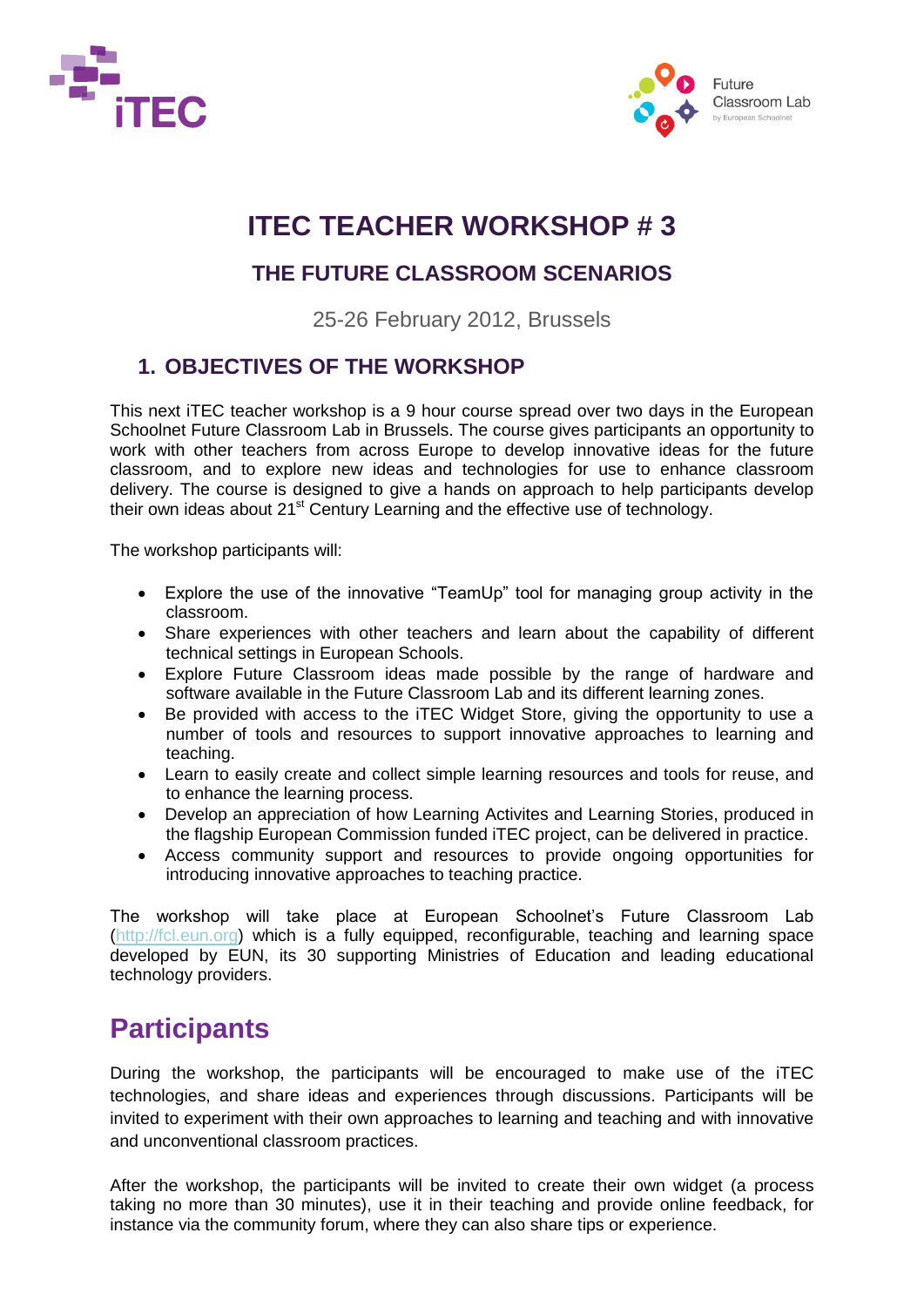



### **2. PROGRAMME**

The workshop is organised in 3 independant modules :

- The Future is Here Introduction
- iTEC Future Classroom Scenario tools
- My Learning Story

## **Monday 25 February**

| $9.00 - 09.30$  | <b>Welcome &amp; Registration</b>                                                                                                                                                                                                                                                                    |
|-----------------|------------------------------------------------------------------------------------------------------------------------------------------------------------------------------------------------------------------------------------------------------------------------------------------------------|
| $9.30 - 11.00$  | Module 1: The Future is Here - Introduction (part 1)                                                                                                                                                                                                                                                 |
|                 | Module one, "The Future is here", provides an introduction to the work carried out<br>under the iTEC project. The objective of the module is that, after it is completed,<br>participants should be able to:                                                                                         |
|                 | 1. Appreciate the innovative use of technology to support 21 <sup>st</sup> century skills in<br>the classroom, exemplified by using the iTEC TeamUp tool to form<br>collaborative groups.                                                                                                            |
|                 | 2. Evaluate the capability of an educational "technical setting".<br>3. Identify and explore the potential capability offered by technologies in the<br>future classroom, and the pedagogical approaches they support.                                                                               |
| $11.00 - 11.15$ | <b>Coffee break</b>                                                                                                                                                                                                                                                                                  |
| $11.15 - 12.45$ | Module 1: The Future is Here - Introduction (part 2)                                                                                                                                                                                                                                                 |
| $12.45 - 13.30$ | Lunch                                                                                                                                                                                                                                                                                                |
| $13.30 - 16.30$ | Module 2: iTEC Future Classroom Scenario tools (part 1)                                                                                                                                                                                                                                              |
|                 | This module provides participants with an introduction to technologies developed<br>within the iTEC project, for use in the classroom to support delivery of iTEC<br>Learning Stories and Activities. The objective of the module is that, after it is<br>completed, participants should be able to: |
|                 | 1. Login to the iTEC services to use technologies provided by the project, and<br>support colleagues who also wish to register.<br>2. Make use of an iTEC "shell" in their teaching.<br>3. Find and make use of useful tools from the widget store and create a simple<br>one of their own.          |
| $15.00 - 15.15$ | <b>Coffee break</b>                                                                                                                                                                                                                                                                                  |
| $15.15 - 16.45$ | Module 2: iTEC Future Classroom Scenario tools (Part 2)                                                                                                                                                                                                                                              |
| $16.45 - 19.30$ | Free time & Treasure hunt in Brussels city center!                                                                                                                                                                                                                                                   |
| 19.30           | Dinner at Restaurant La Manufacture<br>Rue Notre Dame du Sommeil 12 - 1000 Bruxelles<br>Website: http://www.lamanufacture.be/en                                                                                                                                                                      |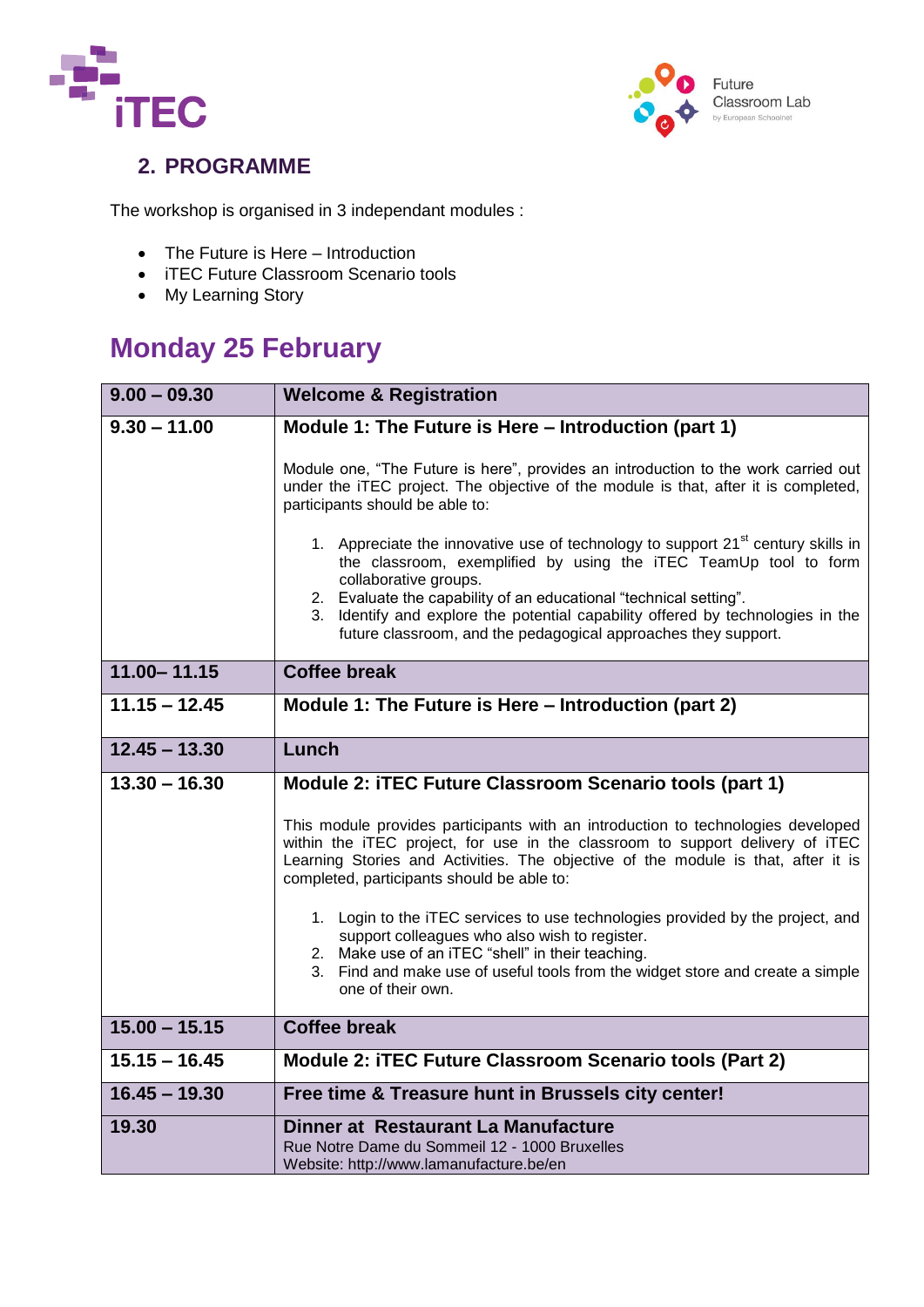



# **Tuesday 26 February**

| $8.30 - 9.00$   | <b>Welcome &amp; Coffee</b>                                                                                                                                                                                                                                                                                                                                                                      |
|-----------------|--------------------------------------------------------------------------------------------------------------------------------------------------------------------------------------------------------------------------------------------------------------------------------------------------------------------------------------------------------------------------------------------------|
| $9.00 - 10.30$  | <b>Module 3: My Learning Story (part 1)</b>                                                                                                                                                                                                                                                                                                                                                      |
|                 | This module will allow participants to develop a shared understanding of how<br>Learning Stories and Activities, based on Future Classroom Scenarios, can be<br>delivered in the classroom, benefitting learners and teachers.                                                                                                                                                                   |
|                 | After the completion of the module participants should be able to:                                                                                                                                                                                                                                                                                                                               |
|                 | 1. understand the value of a selected FCS Learning Story and its activities and<br>have an appreciation of how they can be delivered in practice.<br>2. engage with the iTEC teacher community to discover more Learning<br>Activities and resources to support their adoption, including community<br>discussions.<br>3. use selected iTEC tools in the delivery of the selected Learning Story |
| $10.30 - 10.45$ | <b>Coffee break</b>                                                                                                                                                                                                                                                                                                                                                                              |
| $10.45 - 12.15$ | <b>Module 3: My Learning Story (part 2)</b>                                                                                                                                                                                                                                                                                                                                                      |
| $12.15 - 12.45$ | <b>World Café &amp; Conclusions</b>                                                                                                                                                                                                                                                                                                                                                              |
| $12.45 - 13.30$ | <b>Lunch &amp; Group Picture</b>                                                                                                                                                                                                                                                                                                                                                                 |
| 13.30           | End of the workshop                                                                                                                                                                                                                                                                                                                                                                              |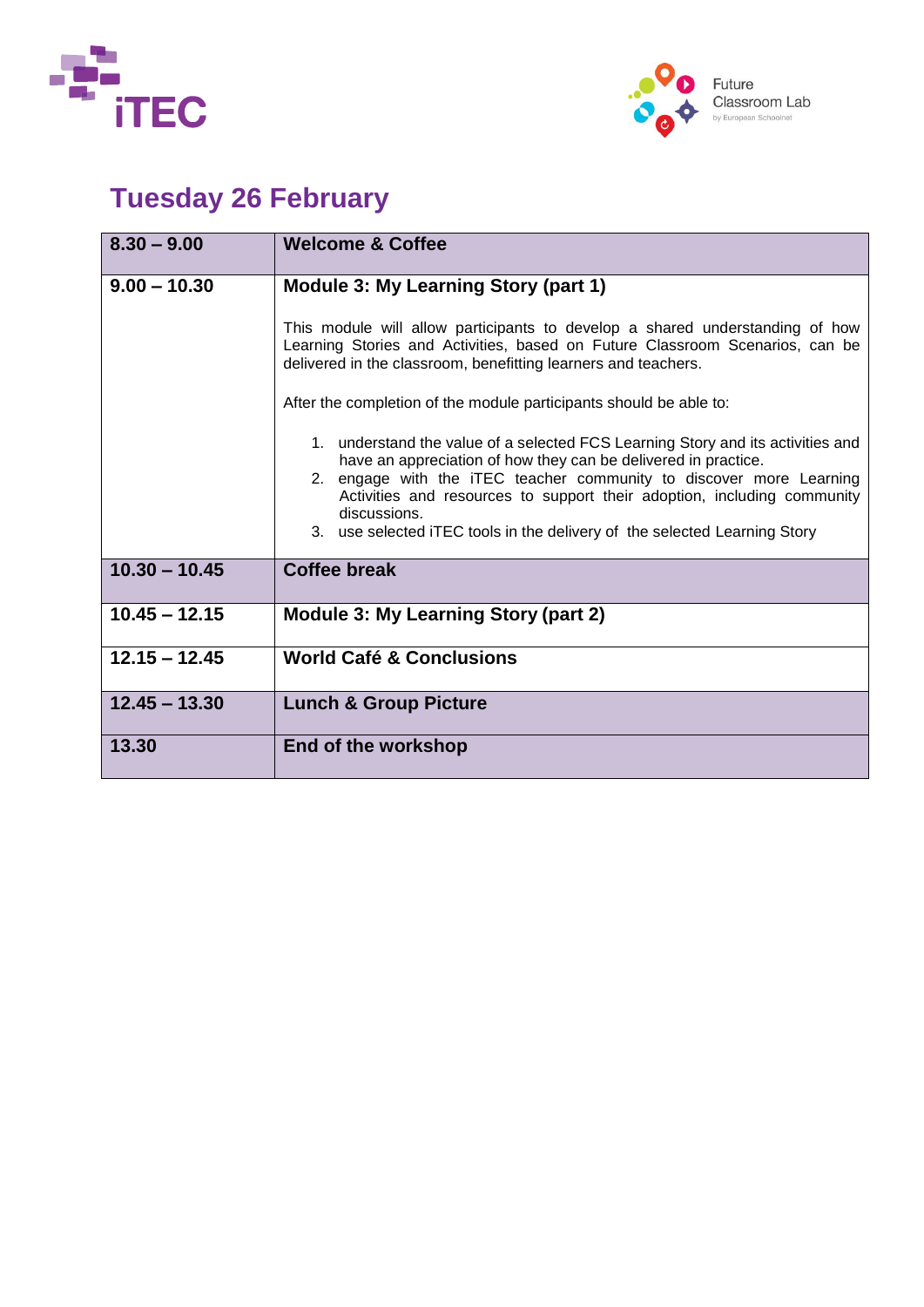



### **3. PRACTICAL DETAILS**

## **Costs**

The workshop is free of charge and the travel and accommodation expenses will be covered by European Schoolnet for the selected teachers. The following costs will be covered:

- Travel: Flight or train (please keep your boarding pass or train tickets ar you will be asked to send it back to European Schoolnet)
- Accommodation (2 nights incl. breakfasts from Sunday 24 to Tuesday 26 February)
- Two lunches (Monday 25 & Tuesday 26 February)
- One dinner (Monday 25 February)
- Metro tickets (5 rides) provided at the registration on Monday 25 February am

**NB: It is requested that all participants send their boarding pass or train tickets after they return, by post to Marie Le Boniec – European Schoolnet – 61 Rue de Treves – 1040 Bruxelles – Belgium.** 

### **Accomodation**

## **Directions**

### **Where are the Hotel and the European Schoolnet premises**

#### **Thon Hotel EU**

#### **Metro Maelbeek**

Rue de la Loi/Wetstraat 75 B-1040 Brussels Tel: +32 (0)2 204 3911 Website: [http://www.thonhotels.com/hote](http://www.thonhotels.com/hotels/countrys/belgium/brussels/thon-hotel-eu/) [ls/countrys/belgium/brussels/thon-hotel](http://www.thonhotels.com/hotels/countrys/belgium/brussels/thon-hotel-eu/)[eu/](http://www.thonhotels.com/hotels/countrys/belgium/brussels/thon-hotel-eu/)

**Workshop venue: European Schoolnet (EUN) office**



European Schoolnet office is located opposite to the hotel, at Rue de Trèves 61 (3rd floor) - B-1040 Brussels - Metro Maelbeek [-www.europeanschoolnet.org](http://www.europeanschoolnet.org/)